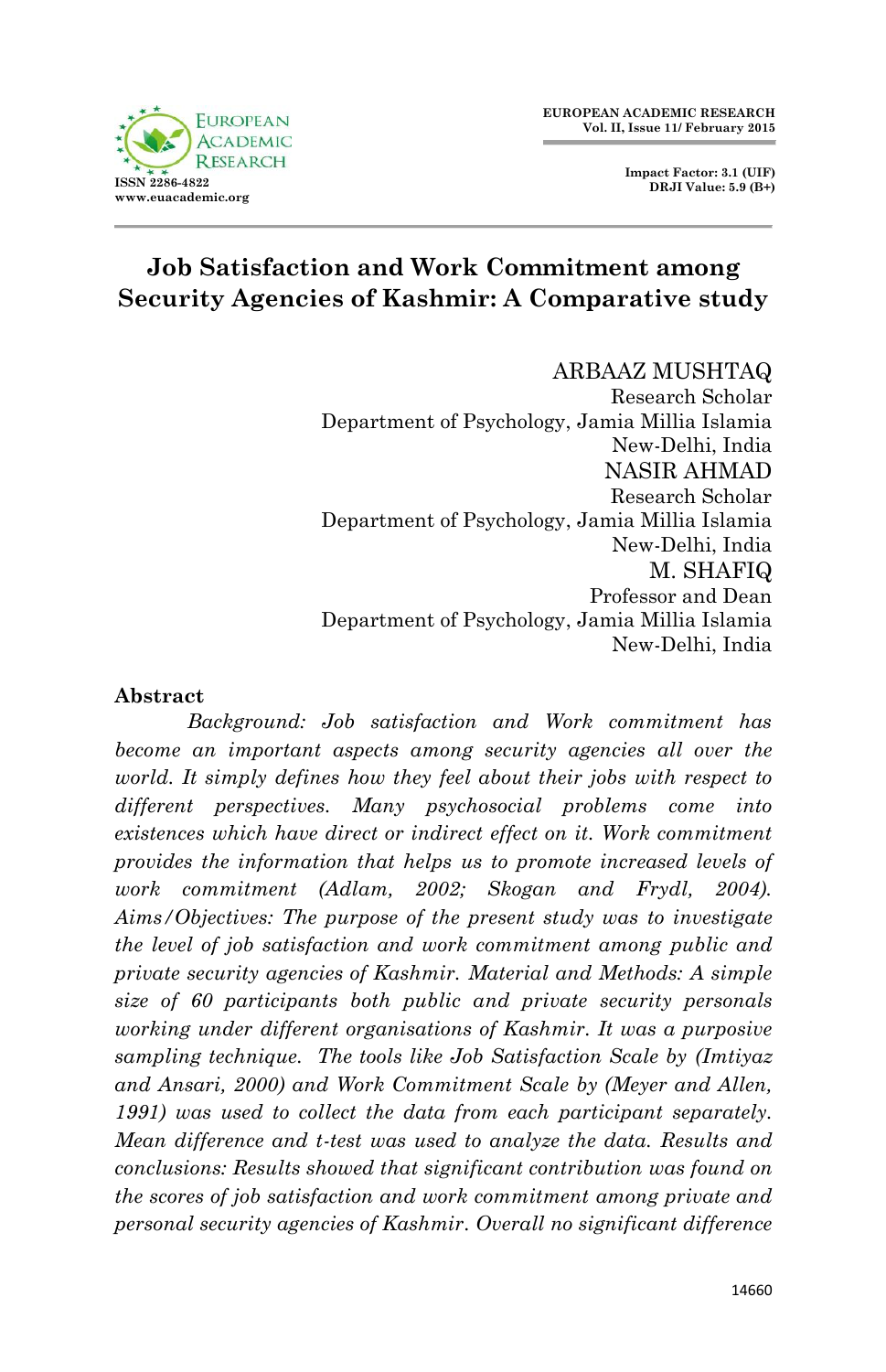*was found among public and private security personals on the scores work commitment dimension of affective commitment.*

Key words: Job Satisfaction, Work Commitment, and Security Agencies

### **Introduction**

Job satisfaction and organizational commitment is inversely related to such withdrawal behaviors as tardiness, absenteeism and turnover (Yousef, 2000). Work related factors had greater influence on job satisfaction than personal characteristics. Police administration have shown that police officers' job satisfaction had significant influence on work related outcomes (job performance, commitment and turnover rates) and relationship between police officers and citizens (Agho et al. 1993; Kang and Nalla, 2011; Lee and Moon, 2011; Yang et al. 2012). Officers are more likely to receptive to changes and to support community policing strategies (Wycoff and Skogan, 1994; Pelfrey, 2007). The source of job satisfaction among police officers by incorporating community characteristics have expanded (Buker and Dolu, 2010) Researchers have emphasized the significant role of job satisfaction in workplace by stating that dissatisfaction "robs the profession of the very values needed to accomplish its goals" (Graves, 1996) and that satisfied employees are "more open minded and creative in their thinking" (Donovan and Halpern, 2002).These arguments have been empirically supported that job satisfaction affected not only work related outcomes but also the relationship between police officers and citizens (Agho et al. 1993; Wycoff and Skogan, 1994; Pelfrey, 2007; Kang and Nalla, 2011; Lee and Moon, 2011; Yang et al. 2012). A significant relationship was found between officers' satisfaction with their job and successful implementation of community oriented policing strategies in which it is the essence to develop supportive relationship between officers and citizens (Pelfrey, 2007). Job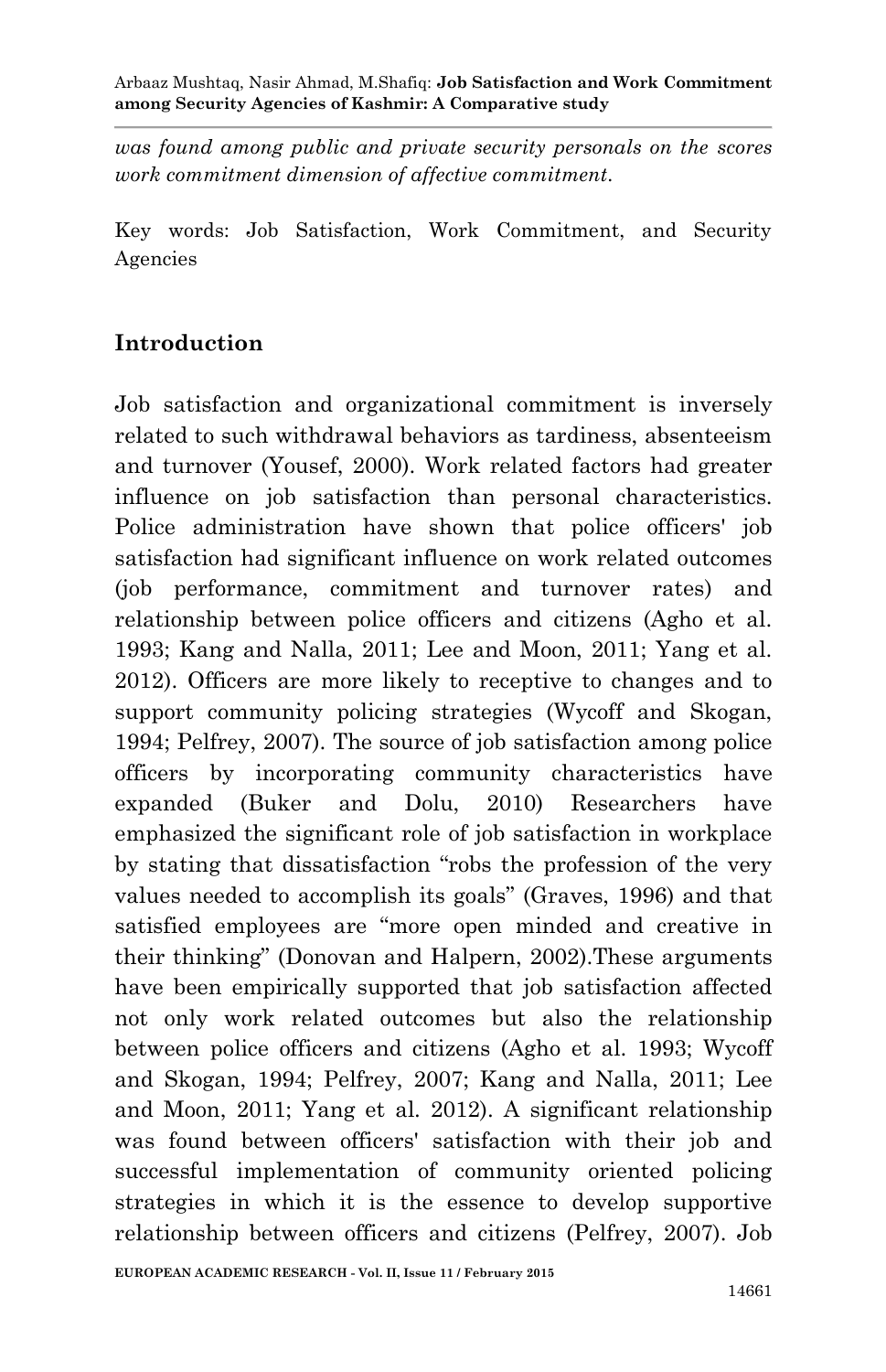satisfaction was significantly and positively associated to officers' perceptions of civilian oversight (Kang & Nalla, 2011). It was concluded that job satisfaction is a contribution of cognitive and affective reactions to the differential perceptions of what an employee wants to receive compared with what he or she actually receives. Job satisfaction has long been an important concept in the organizational study of the responses employees have to their jobs (Cranny et al. (1992). Studies have consistently reported that job satisfaction is one of the factors or reasons for employee intentions to leave the organization (Price, 2001). Job satisfaction is an individual's feeling and attitude of gratification and discontent for a job (Demir, M.C. 2002). According to (Lok & Crawford, 2004) organizational culture has remarkable effect on employee's commitment and performance.

While as Organizational culture and Commitment has strong relationship however organizations with negative organizational culture face lack of employee commitment. (Silverthorne, 2004) Continuance commitment makes sure that employee will not quit the organization and will not response to dissatisfaction and make sure that they remain with the organization (Appelbaum, et al. 2004) The employee's commitment towards the goals and values of the organization increases the employees willing to puts its all efforts to satisfy the customer so he must be willing to return to the company for repurchase (Bolton et al, 2000). Moreover they have been linked to increased productivity and organizational effectiveness (Buitendach & de Witte, 2005).Organisational commitment is distinguished from job satisfaction in that organizational commitment is "an effective response to the whole organization, while job satisfaction is an effective response to specific aspects of the job" (Williams & Hazer, 1986, in Morrison, 2004 Affective organizational commitment is conceptualized as an individual's attitude towards the organization, consisting of a strong belief in, and acceptance of, an organization's goals, willingness to exert considerable effort on behalf of the organization and a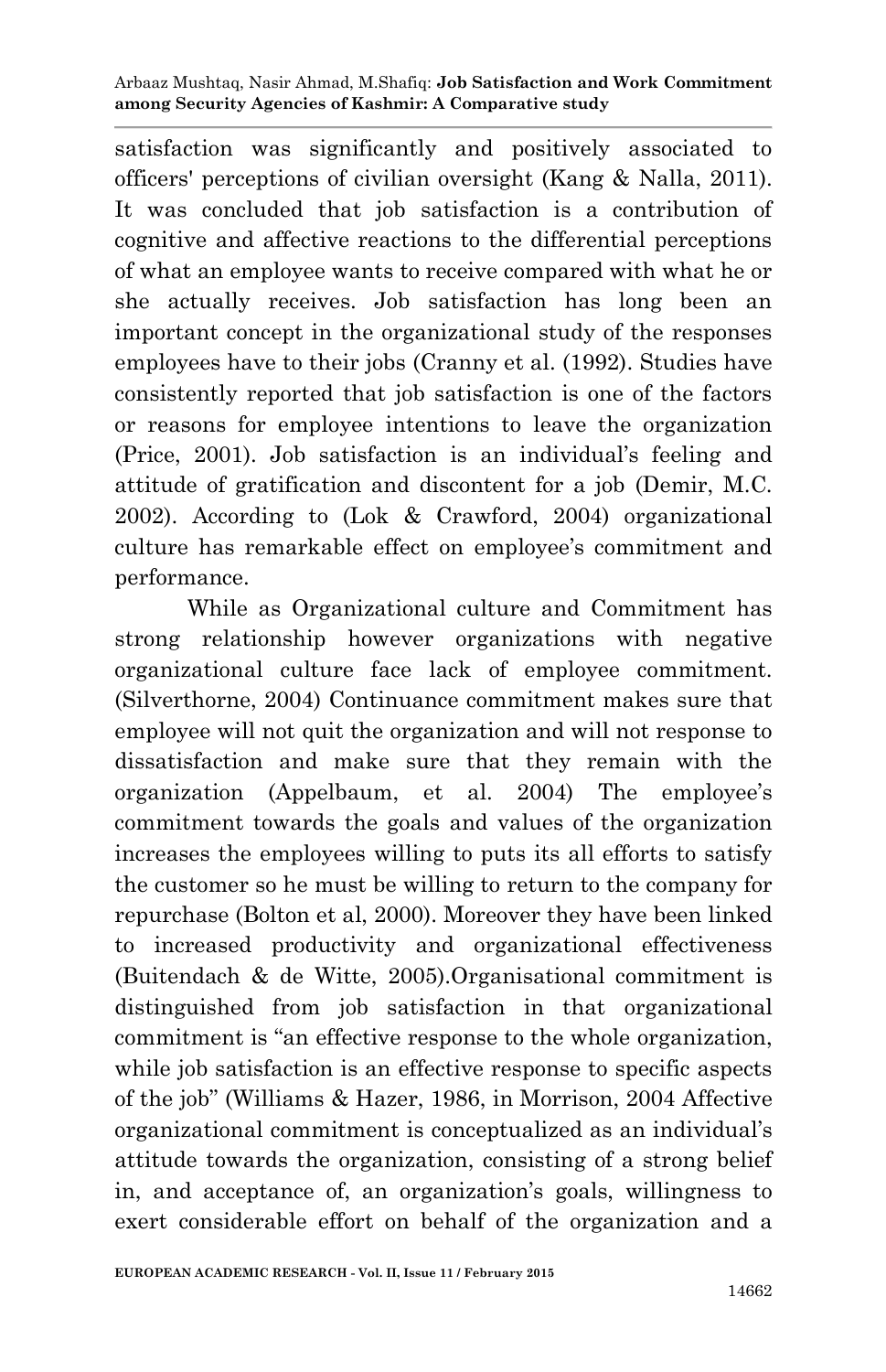strong desire to maintain membership in the organization" (Mowday et al., 1982; Eby et al., 1999). Continuance commitment can be conceptualized as the propensity for employees to feel committed to their organization based on their perceptions of the associated costs of leaving the organization (Buitendach and de Witte, 2005).Normative commitment is the belief that "employees have a responsibility to their organization" (Bagraim, 2003) According to (Bagraim, 2003), employees experience normative commitment due to their internal belief that it is their duty to do so. Commitment encompasses an employee's felt obligation and responsibility towards an organization and is based on feelings of loyalty and obligation. (Sparrow and Cooper, 2003)

#### **Material and method**

#### **Aims and objective**

The present study was to assess the level of job satisfaction and work commitment among public and private security agencies of Kashmir.

## **Sample:**

The present study recruited a sample of sixty  $(N=60)$  comprise of both public security personnel from Srinagar and private security guards ( ATM ,Telecom Tower, School and Mall guards) has been randomly selected from different parts of the city.

#### **Tools used**

**Work commitment scale:** work commitment was assessed by using (Imtiyaz and Ansari, 2000) scale based on three dimensions given by (Meyer and Allen, 1991) Affective commitment, Continuance commitment, and Normative commitment. The scale consisted of 15 items on 7-point Likert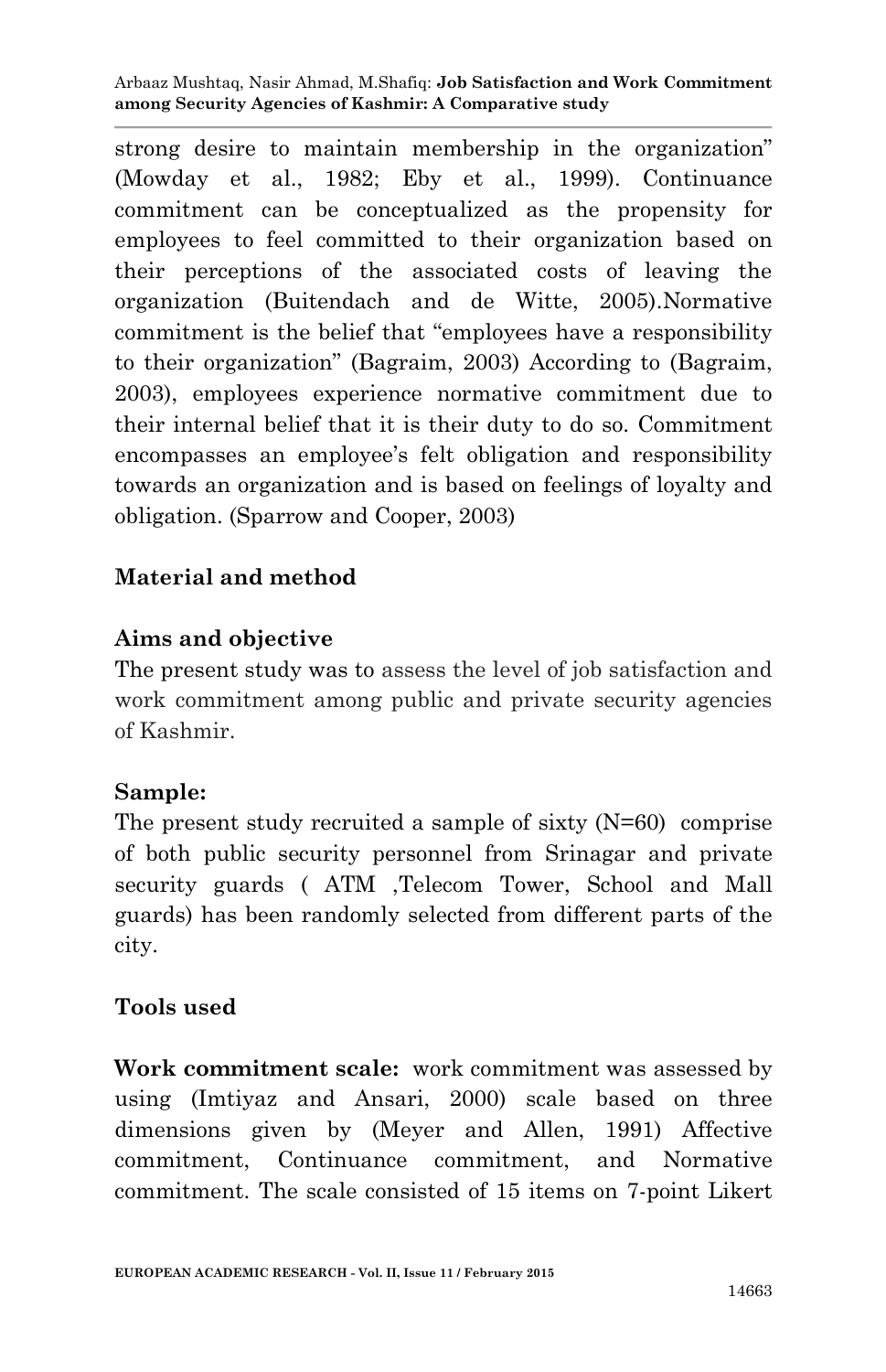scale. The internal consistency reliability (Cronbach's alpha) of this measure is 0.80

**Job Satisfaction:** A two dimensional Job Satisfaction Scale by (Singh and Sharma, 1999) was used to assess the level of job satisfaction. The scale consisted of 30 items, a 4-point Likert scale. The internal consistency reliability (Cronbach's alpha) of this measure is 0.98.

## **Procedure**

After getting consent from the higher authority of public police, participants were informed about the nature and purpose of the study. The participants were instructed that there were no right or wrong answers. The questionnaires took approximately half an hour to complete. Participants complete their questionnaire by themselves. After completion of the questionnaire participants returned the questionnaire and they were thanked for their participation and cooperation.

## *Statistical analysis*

With the help of SPSS16version statistical technique like Percentage, Mean difference and t-test was used to analyze and interpret the data.

## **Results and discussion**

#### **Table-1 Percentage of the Private Security Personnel with respect to Work Commitment**

| Work commitment  | Low |               | Average |         | High |       |
|------------------|-----|---------------|---------|---------|------|-------|
| $N = 30$         | F   | $\frac{0}{0}$ | F       | $\%$    | F    | $\%$  |
| Affective        | 7   | 23.33         | -17     | 56.66 6 |      | 20    |
| Continuance      |     | 23.33         | -16     | 53.33   | 7    | 23.33 |
| Normative        | 6   | 20            | 7       | 23.33   | -4   | 13.33 |
| Total Commitment | - 9 | 30            | 14      | 46.66   |      | 23.33 |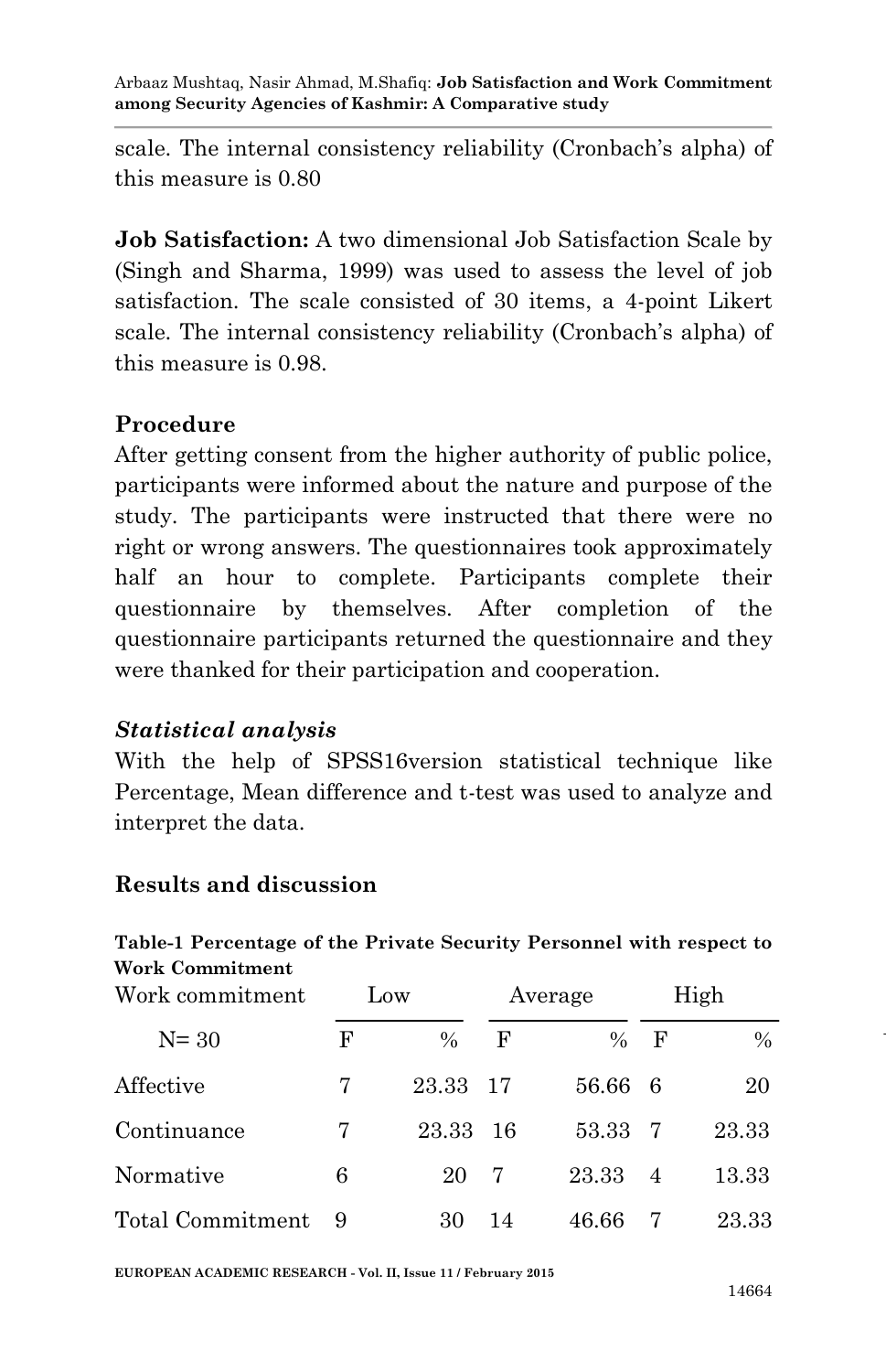Table-1 Shows the percentage of work commitment dimensions of affective work commitment were 7 subjects, i.e. 23.33% have low affective work commitment, 17 subjects, i.e. 56.66% have average affective work-commitment, and 6 subjects i.e. 20% have high affective work commitment. Further 7 subjects, i.e. 23.33% have low continuance work commitment, 16 subjects, i.e. 53.33% have average continuance work commitment and 7 subjects i.e. 23.33% have high continuance work commitment. It was revealed that 7 subjects, i.e. 23.33% have low normative work commitment. 19 subjects, i.e. 63.33% have average normative work commitment, 4 subjects, i.e. 13.33% have high normative work commitment. In total 9 subjects, i.e. 30% have low work commitment 14 subjects i.e. 46.66% have average work commitment, 7 subjects i.e. 23.33% have high work commitment.

**Table-2 Percentage of the Private Security Personnel with respect to Job Satisfaction**

| <b>Job Satisfaction</b> | Low |               | Average |       | High |       |  |
|-------------------------|-----|---------------|---------|-------|------|-------|--|
| $N = 30$                | F   | $\frac{0}{0}$ | F       | $\%$  | F    | $\%$  |  |
| <b>Intrinsic Factor</b> | 9   | 30            | 16      | 53.33 | 5    | 16.66 |  |
| <b>Extrinsic Factor</b> |     | 23.33         | 16      | 53.33 | -17  | 23.33 |  |
| <b>Total Job</b>        |     |               |         |       |      |       |  |
| Satisfaction            | 10  | 33.33         | 13      | 43.33 |      | 23.33 |  |

Table-2 Shows the percentage of the job satisfaction dimension of intrinsic factor were 9 subjects that is 30% have low job intrinsic satisfaction. 16 subjects that is 53.33% have average job intrinsic satisfaction, 5 subjects that is 16.66% have high job intrinsic satisfaction. whereas and 7 subjects that is 23.33 have low job extrinsic satisfaction, 16 subjects that is 53.33% have average job Extrinsic Satisfaction, 17 subjects that is 23.33 have high job extrinsic satisfaction. Further 10 subjects that is 33.33% have low total job satisfaction, 13 subjects that is 43.33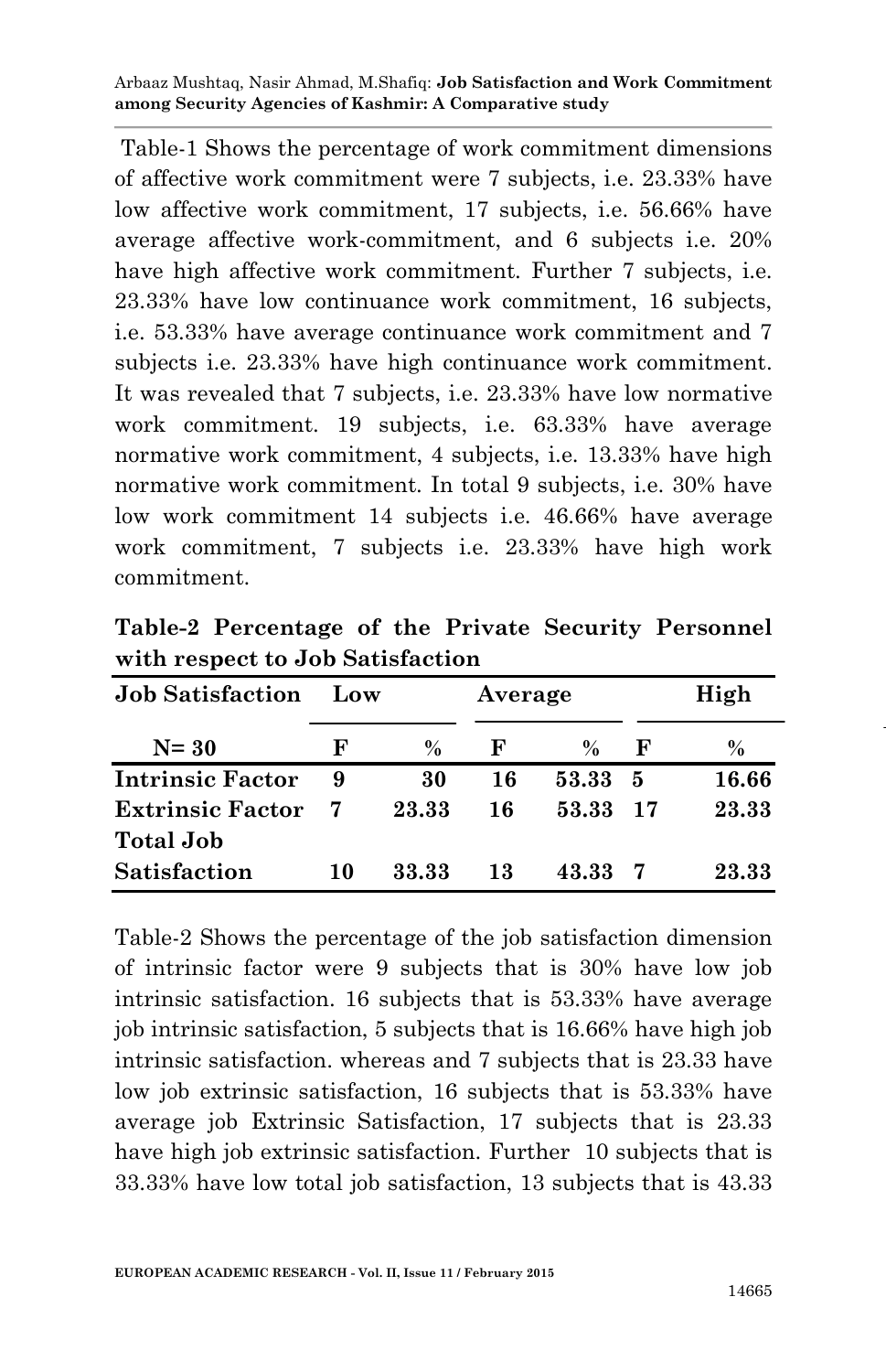have average total job satisfaction, 7 subjects that is 23.33 have high total job satisfaction.

| Work commitment<br>Low |    |               |    | Average       | High         |       |
|------------------------|----|---------------|----|---------------|--------------|-------|
| $N = 30$               | F  | $\frac{0}{0}$ | F  | $\frac{0}{0}$ | $\mathbf{F}$ | $\%$  |
| <b>Affective</b>       | 11 | 36.66         | 14 | 46.66         | 5            | 16.66 |
| Continuance            | 7  | 23.33         | 16 | 53.33         | 7            | 23.33 |
| <b>Normative</b>       |    | 23.33         | 18 | 60            | 5            | 16.66 |
| Total                  |    |               |    |               |              |       |
| Commitment             |    | 23.33         | 16 | 53.33         |              | 23.33 |

**Table-3 Percentage of the public security personnel with respect to work commitment**

Table-3 Shows the percentage of work commitment dimensions of affective work commitment were 11 subjects, i.e. 36.66% have low affective work commitment, 14 subjects, i.e. 46.66% have average affective work-commitment, and 5 subjects i.e. 16.66% have high affective work commitment. Further 7 subjects, *i.e.* 23.33% have low continuance work commitment, 16 subjects, i.e. 53.33% have average continuance work commitment and 7 subjects i.e. 23.33% have high continuance work commitment. It was also revealed that 7 subjects, i.e. 23.33% have low normative work commitment. 18 subjects, i.e. 60% have average normative work commitment, 5 subjects, i.e. 16.66% have high normative work commitment. In total 7 subjects, i.e. 23.33% have low work commitment 16 subjects i.e. 53.33% have average work commitment, 7 subjects i.e. 23.33% have high have high work commitment.

| Table-4 Percentage of the public security personnel with |  |
|----------------------------------------------------------|--|
| respect to job satisfaction                              |  |

| <b>Job</b> satisfaction |    | Low           |    | Average       |              | High          |  |
|-------------------------|----|---------------|----|---------------|--------------|---------------|--|
| $N = 30$                | н, | $\frac{0}{n}$ | H  | $\frac{0}{2}$ | $\mathbf{R}$ | $\frac{0}{0}$ |  |
| Intrinsic factor        | 8  | 26.66         | 17 | 56.66         | 'n           | 16.66         |  |
| <b>Extrinsic factor</b> |    | 7 23.33       | 16 | 53.33         |              | 23.33         |  |

**EUROPEAN ACADEMIC RESEARCH - Vol. II, Issue 11 / February 2015**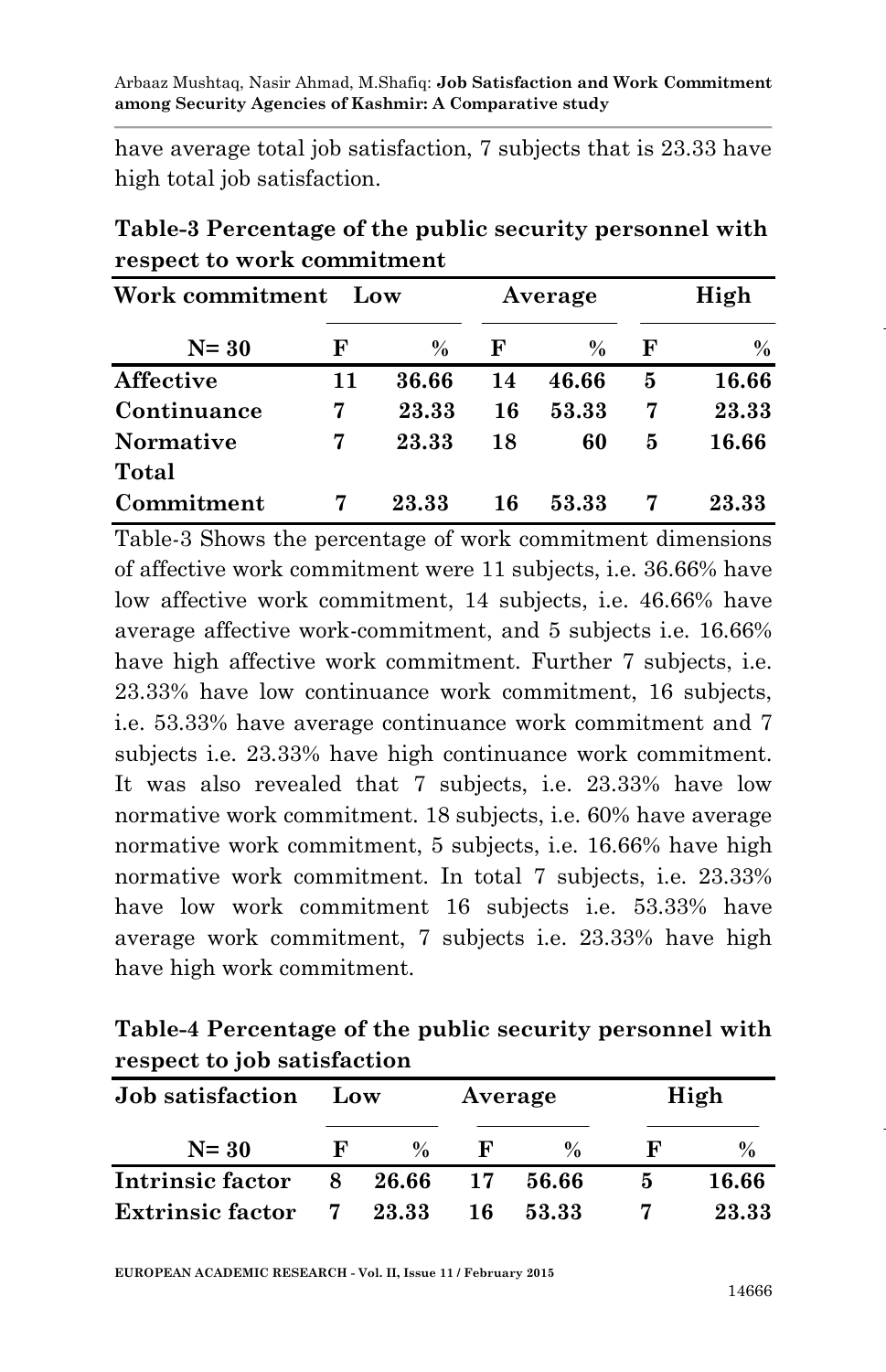| Total job    |       |          |    |
|--------------|-------|----------|----|
| satisfaction | 23.33 | 17 56.66 | 20 |

Table-4 Shows the percentage of the job satisfaction dimension of intrinsic factors were 8 subjects that is 26.66% have low job intrinsic satisfaction. 17 subjects that is 56.66% have average job intrinsic satisfaction, 5 subjects that is 16.66% have high job intrinsic satisfaction whereas 7 subjects that is 23.33% have low job extrinsic satisfaction, 16 subjects that is 53.33% have average job Extrinsic Satisfaction, 7 subjects that is 23.33 have high job extrinsic satisfaction. Further 7 subjects that is 23.33% have low total job satisfaction, 17 subjects that is 56.66 have average total job satisfaction, 6 subjects that is 20 have high total job satisfaction.

|                                | Type of<br>organization | N  | Mean  | df | t-<br>value |
|--------------------------------|-------------------------|----|-------|----|-------------|
| <b>Affective</b>               | Public                  | 30 | 21.50 | 58 | 1.56        |
| commitment                     | Private                 | 30 | 20.43 |    |             |
| Continuance<br>Commitment      | Public                  | 30 | 24.56 | 58 | $2.565*$    |
|                                | Private                 | 30 | 20.70 |    |             |
| <b>Normative</b><br>Commitment | Public                  | 30 | 26.10 | 58 | $2.250*$    |
|                                | Private                 | 30 |       |    | 22.63       |
| Total<br>commitment            | Public                  | 30 | 72.16 | 58 | $2.789*$    |
|                                | Private                 | 30 | 63.56 |    |             |

**Table-5 Mean Score and t-test of Security agencies on Work Commitment.**

**\*p<0.05, \*\*p<0.01**

Table-5 Mean scores and t-test of two groups of participants showed significant difference on the work Commitment dimension of Continuance Commitment at 0.05 level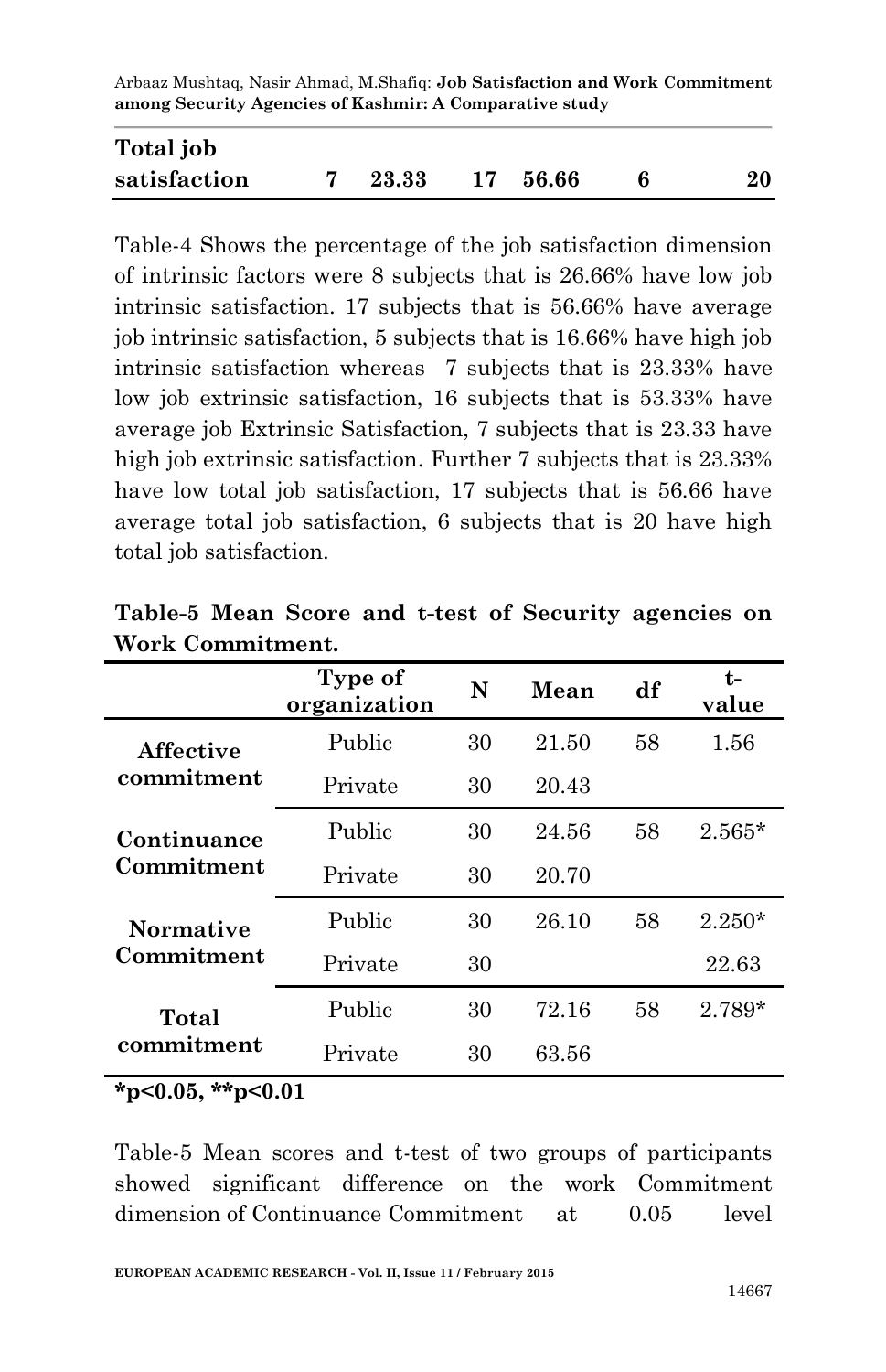(t=2.565). whereas the normative Commitment also shows a significant difference at  $0.05$  level  $(t=2.250)$ . Overall the total work commitment shows a significant difference between the two groups at  $0.05$  level  $(t=2.789)$ .

|                            | Type of<br>organization | N  | Mean  | df | $t-$<br>value |
|----------------------------|-------------------------|----|-------|----|---------------|
| Intrinsic<br>Factor        | Public                  | 30 | 26.66 | 58 | $3.144*$      |
|                            | Private                 | 30 | 21.63 |    |               |
| <b>Extrinsic</b><br>Factor | Public                  | 30 | 39.23 | 58 | $5.726**$     |
|                            | Private                 | 30 | 24.60 |    |               |
| Total Job<br>Satisfaction  | Public                  | 30 | 65.90 | 58 | 4.928**       |
|                            | Private                 | 30 | 46.23 |    |               |

**Table- 6 Mean Score and t-test of Security agencies on Job Satisfaction** 

**\*p<0.05, \*\*p<0.01**

Table-6 Mean scores and t-test of two groups of participants showed significant difference on job satisfaction dimension of job intrinsic factor at 0.05 level (t=3.144). Whereas the job extrinsic factor shows a significant difference at 0.01 level (t=5.726). Overall the total work commitment shows a significant difference between the two groups at 0.01 level  $(t=4.982)$ .

#### **Discussion**

The purpose of the present study was to understand the level of job satisfaction and work commitment among public and private security agencies of Kashmir. In the present study the continuant commitment score was found significant among public security agencies, however the continuant commitment was seen higher in public security agencies as compared to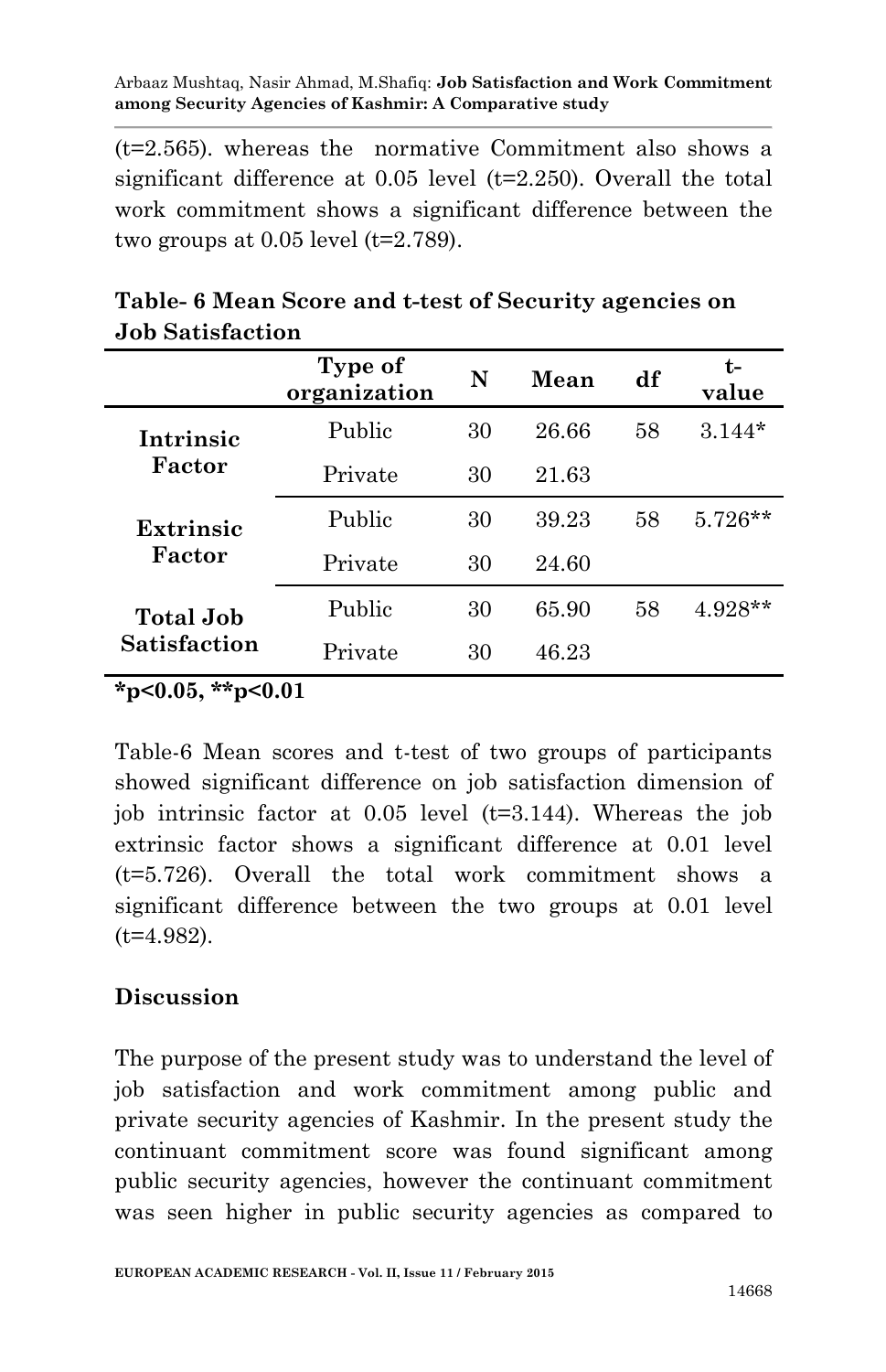private security agencies. The same results were highlighted by (Perry, 1997; Meyer & Allen, 1997) in which they have found that government employees have higher levels of continuance commitment then other sectors.

Also the significant difference was found among public and private security agencies on normative commitment, however the public security agencies were found high on normative commitment as compeared to private security agencies. The consistent findings by (Karami et al, 2004) in the empirical evidence of job satisfaction and organizational commitments among workers in an organization have found higher level of normative commitment.

Further it was also revealed that public and private security personal shows a significant difference on total work commitment. However public security personals scores high on work commitment as compeared to private security personals. This can be said that the personality, workload, salary, and relationship between his fellow workers may be the reason that they have high work commitment in an organization.

A significant difference was found between public and private security personal on intrinsic and extrinsic factor of job dimension. This may be the assertion that psychologically public security personals found him safe and stable. External environment with handsome salary, values power and position leads to higher level of job satisfaction in an organization.

Public and private security personal shows a significant difference on total job satisfaction however public personals score more as compeared to private personals. The consistent finding was highlighted by (Finlay et al. 1995) found that officers express a higher level of job satisfaction when their professionalism is recognized and when bureaucratic formalities do not impede their autonomy**.**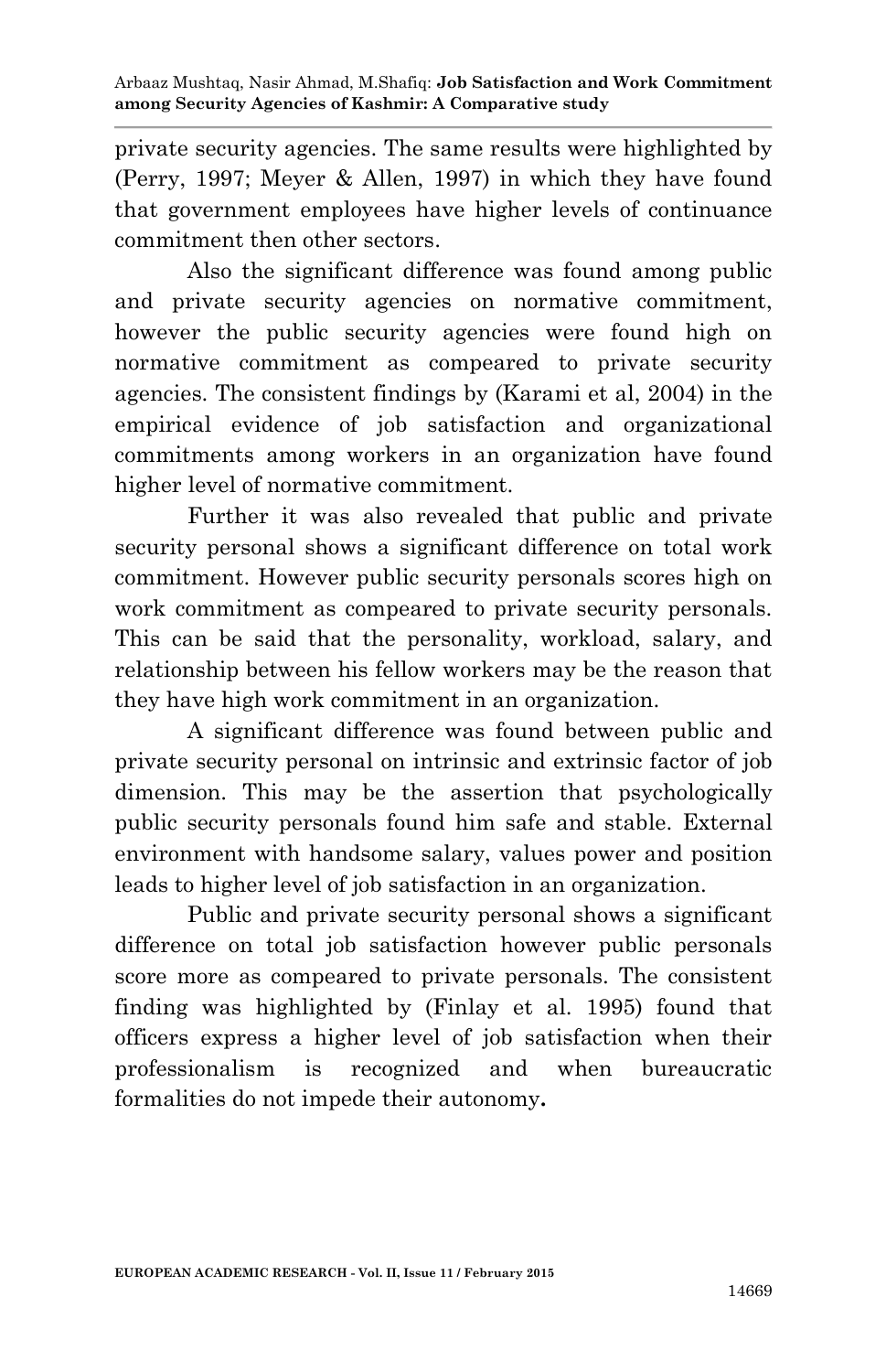### **Conclusion**

The results obtained showed that affective commitment shows no significant difference between the two security agencies. Whereas normative and total job commitment was found statistically significant. Further both the dimensions of job satisfaction i.e. (intrinsic and extrinsic factors) and the total score of job satisfaction were also found statistically significant.

## **Limitation and Suggestions**

The present study was limited to a sample size of 30 individuals each from security professions. It was a purposive sampling. Sample was constrained to Kashmir valley and the responses are taken from self report inventories may be biased. For the future research a larger sample size can be included which should not be restricted to a particular area. Further research can focus on findings that to what extent job satisfaction and work commitment effects on the life satisfaction of security agencies.

#### **REFERENCES**

- Adlam. "Governmental relationalities in police leadership: an essay exploring some of the deep structure in police leadership praxis" *Policing and society* 12 (2004): 15-36.
- Agho, Charles and James. "Determinants of employee job satisfaction: an empirical test of a causal model" *Human Relations* 46 (1993): 1007-1027.
- Appealbaoum, Bartolomucii, No, Beaumier, Boulanger, Corrigan, Dore, Girard, and Serroni. "Organizational Citizenship behaviour a case study of culture, leadership and trust" *Management Decision, 42* (2004): 13 -40.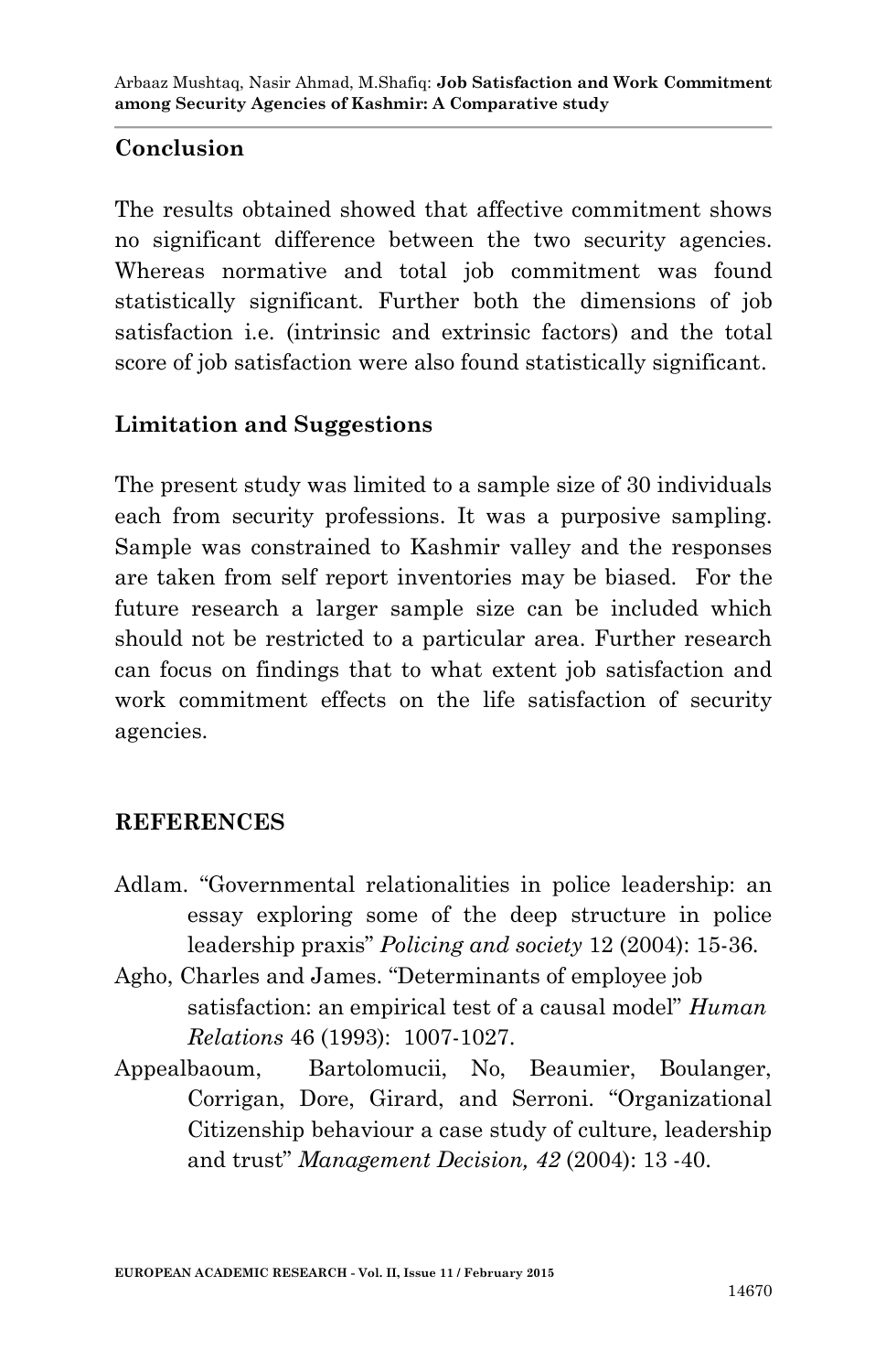- Bagraim. "The nature of measurement of multiple commitment foci amongst South African knowledge workers" *Management Dynamics* 12 (2003): 13-23.
- Buitendach, and de Witte. "Job insecurity, extrinsic and intrinsic job satisfaction and affective organisational commitment of maintenance workers in a parastatal" *South African Journal of Business Management* 36 (2005): 27-37.
- Buker, Dolu. "Police job satisfaction in Turkey: effects of demographic, organizational and jurisdictional factors" *International Journal Computer application Crime Justice* 34 (2010): 25-51.
- Cranny, Smith and Stone. "Job satisfaction: How people feel about their jobs and how it affects their performance". New York: Lexington (1992).
- Demir, "Job satisfaction of nurses, working at Turkish Military Forces Hospitals" *Military Medicine* 167 (2002): 402-404.
- Donovan, N., Halpern, D. (2002). Life Satisfaction: the State of Knowledge and Implications for Government. http://tidsverkstaden.se/filarkiv/file/Life%20satisfaction. pdf (accessed 02.11.2011).
- Eby, Freeman, Rush and Lance. "Motivational bases of affective organisational commitment: A partial test of an integrative theoretical model" Journal of Occupational & Organisational Psychology 72 (1999): 463-484.
- Finlay, W., Martin, J. K., Roman, P. M., & Blum, T. C. (1995). Organizational structure and job satisfaction: Do bureaucratic organizations produce more satisfied employees? Administration & Society, 27(3), 427–450.
- Graves, W.,(1996). Police cynicism: causes and cures. FBI Law Enforc. Bull. 65 (6), 16-20
- Imtiyaz and Ansary. "Influence of type A and Type B behavioural patterns on job satisfaction and work commitment: perspectives and psychological researches 33 (2010): 7-10.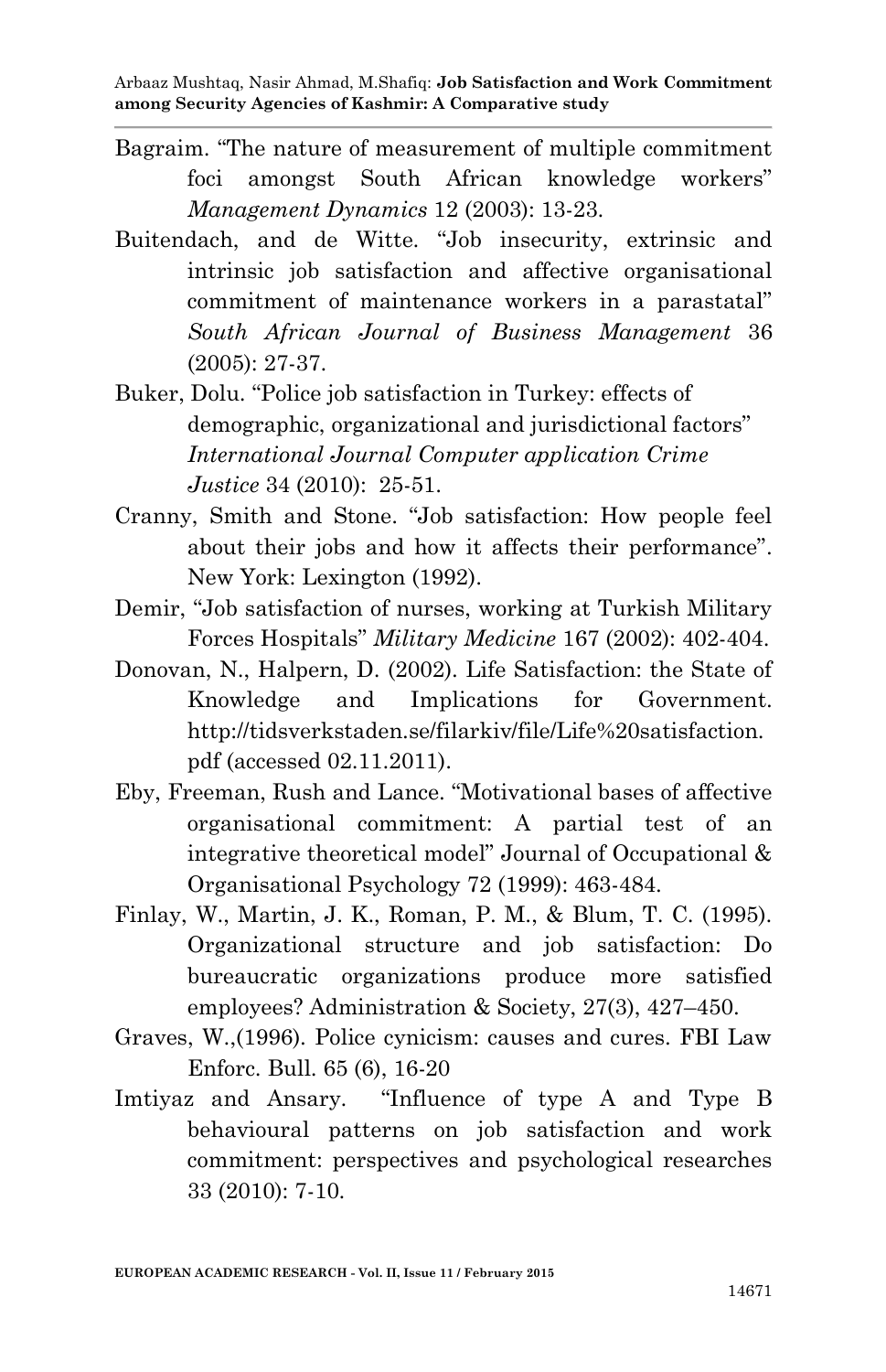- Kang, W., Nalla, M.K. (2011). Perceived citizen cooperation, police operational philosophy, and job satisfaction on support for civilian oversight of the police in South Korea: Asian Journal of criminology. 6, 177-189
- Karami, Khan, Ishaq and Siddique, "Empirical Evidence of Job Satisfaction and Organizational Commitments" *Sci.Int (Lahore)* 26 (2014): 2395-2400.
- Lee and Moon. "Effects of officers' cynicism and their perception of managerial leadership on COP activities among South Korean police officers" *Policing* 34, (2011): 31-48.
- Lok, and Crawford "The effect of Organizational Culture and Leadership Style on Job Satisfaction and Organizational Commitment: A Cross National Comparison" *Journal of Management Development* 23 (2004): 321- 338.
- Meyer and Allen. "Commitment in the workplace: Theory, Research and Application. Thousand oaks" *Sage Publication* 1997
- Meyer, and Allen. "Testing the side-bet theory of Organizational Commitment: Some Methodological Considerations" *Journal of Applied Psychology* 69 (1984): 372-378.
- Morris. "The public school as workplace: The principal as a key element in teacher satisfaction" Los Angeles: California University 2004.
- Mowday, Porter and Steers "Employee organization linkages: The psychology of commitment, absenteeism and turnover" New York: Academic Press Inc. (1982).
- Pelfrey. "Style of policing adopted by rural police and deputies: an analysis of job satisfaction and community policing" *Policing* 30 (2007): 620-636.
- Price. "Reflections on the determinants of voluntary turnover: International Journal of Manpower, 22 (2001): 660-624.
- Silverthorne, "The Impact of Organizational Culture and Person-Organization fit on Organizational Commitment and job satisfaction in Taiwan. *The Leadership and Organization Development Journal* 25 (2004): 592-